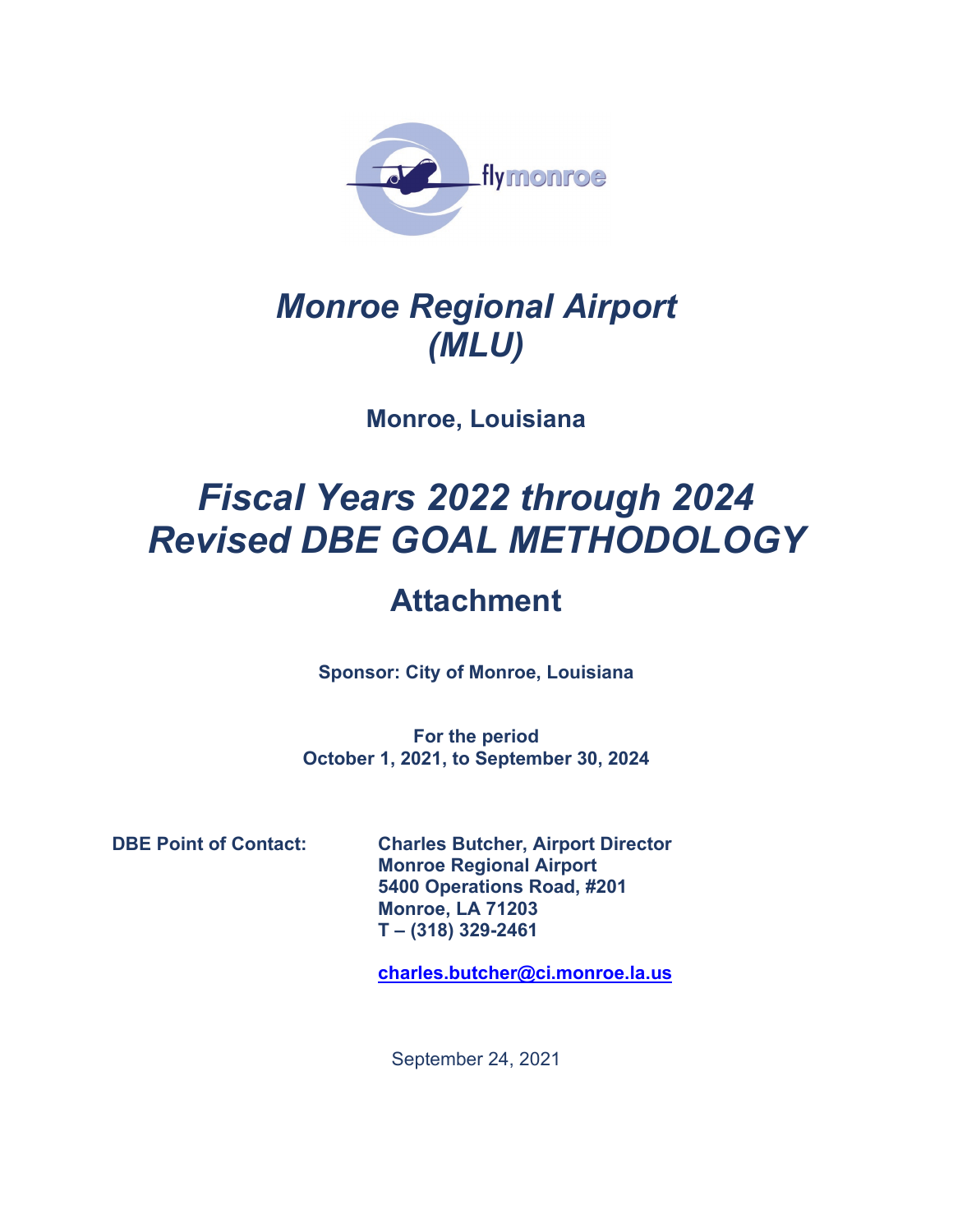#### **Overall Goals and Methodology Monroe Regional Airport (MLU) Update for FYs 2022 through 2024**

## **OVERALL GOALS (§26.45)**

## **Amount of goal:**

The overall goal for Monroe Regional Airport (MLU or the Airport) for Fiscal Years 2022 through 2024 (October 1, 2021, to September 30, 2024) is **8.31%** of the Federal financial assistance that it will expend in DOT-assisted contracts with DBE contractors.

## **Number of Projects to be covered by this contract goal:**

The Airport expects to fund five (5) DOT-assisted contracts during FYs 2022-2024:

- 1. Acquire ARFF Truck (2022)
- 2. Taxiway D Realignment Construction Ph I (2022)
- 3. Acquire Sweeper (2022)
- 4. Taxiway D Realignment Construction Ph II (2023)
- 5. Runway 14-32 and 4-22 Intersection Work (2024)

The first project, 2022 ARFF Truck Acquisition, involves equipment purchase only and does not include design or construction services. The estimated budget for this project is **\$900,000** (Federally-funded portion.).

The second project, Taxiway D Realignment Construction Ph I (FY 2022), involves trucking, pavement construction, electrical work, and pavement marking. The estimated value for this project is **\$3,300,000** (Federal portion).

The third project, 2022 Sweeper Truck Acquisition, involves equipment purchase only and does not include design or construction services. The estimated budget for this project is \$300,000 (Federally-funded portion.).

The fourth project, Taxiway D Realignment Construction Ph II (FY 2023), involves trucking, pavement construction, electrical work, and pavement marking. The estimated value for this project is **\$4,200,000** (Federal portion).

The fifth project, Runway 14-32 and 4-22 Intersection Work (FY 2024), involves design, trucking, pavement construction, electrical work, and pavement marking. The estimated value for this project is **\$1,300,000** (Federal portion).

The Airport has set a goal of expending **\$731,174** with certified DBE firms yielding a participation rate of **8.31%.**

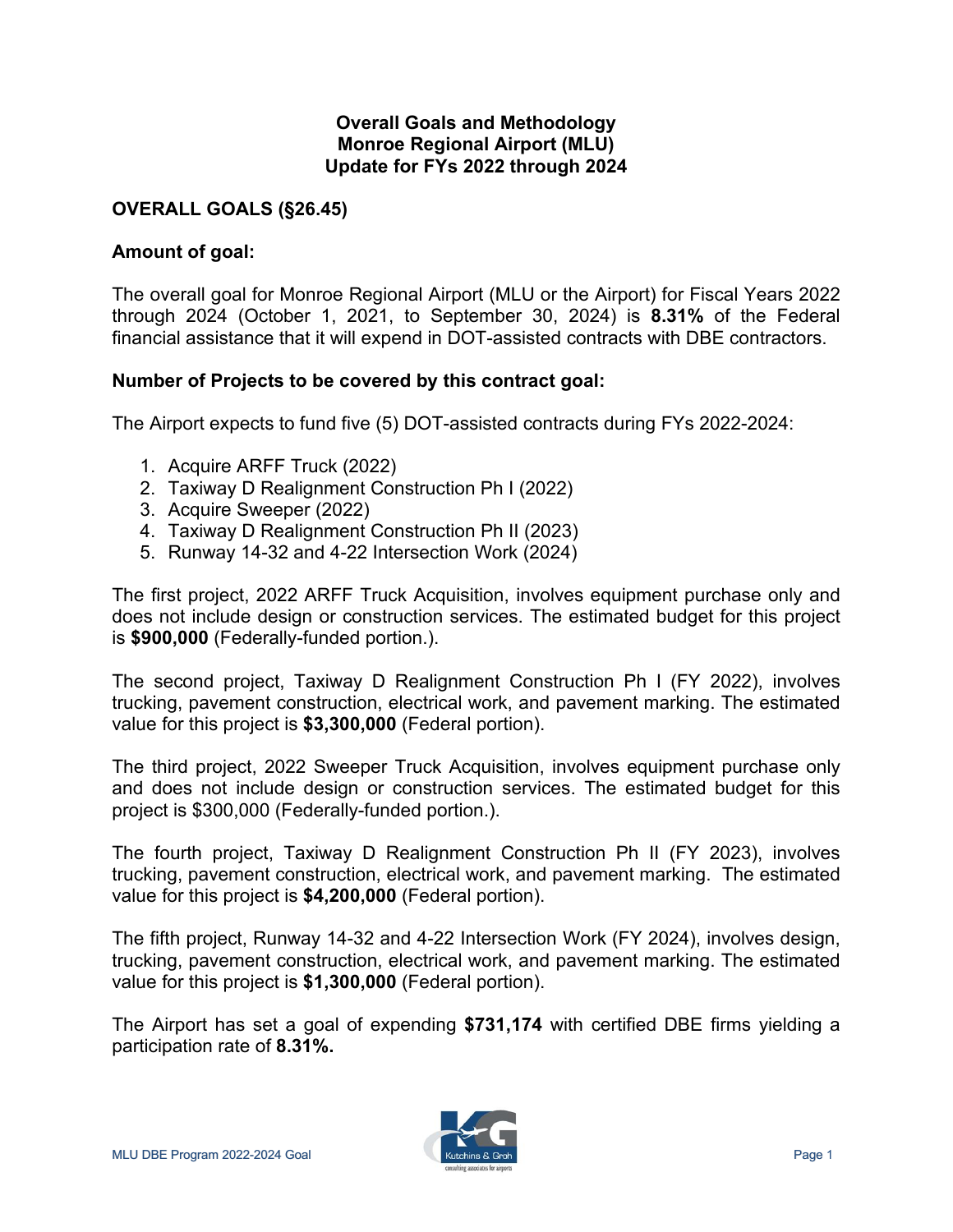## **Market Area:**

After careful research of the historical bidding practices and responses to requests for construction and consulting services, the Airport has revised its previous 9-parish market area to include Avoyelles Parish. The revised market area is made up of the following Parishes:

- 1. Avoyelles Parish, Louisiana
- 2. East Carroll Parish, Louisiana
- 3. Franklin Parish, Louisiana
- 4. Madison Parish, Louisiana
- 5. Morehouse Parish, Louisiana
- 6. Ouchita Parish, Louisiana
- 7. Richland Parish, Louisiana
- 8. Tensas Parish, Louisiana
- 9. Union Parish, Louisiana
- 10. West Carroll Parish, Louisiana

The analysis prepared in determining this included a review of the responses to advertised opportunities for projects awarded by the Airport over several previous years. This period has included the following projects:

- 1. 2020 Airfield Drainage Construction (prime contractor located in Avoyelles Parish, outside the previous 9-parish market area)
- 2. 2020 Rwy 14-32 Extension Construction (prime contractor located in Avoyelles Parish, outside the previous 9-parish market area)
- 3. 2019 Extend Runway14-32, Phase II Construction (prime contractor located in Avoyelles Parish, outside the previous 9-parish market area)
- 4. 2018 Extend Runway 14-3, Phase I Construction (prime contractor located in Avoyelles Parish, outside the previous 9-parish market area)
- 5. 2017 Runway 14-32 Design (prime located outside the State)
- 6. 2016 Phase II Construction of Perimeter Road (prime contractor located in Ouachita Parish, which is inside the previous 9-parish market area)
- 7. 2014 Phase I Construction of Perimeter Road (prime contractor located in Ouachita Parish, which is inside the previous 9-parish market area)

As can be seen by this analysis, only 2 of the 7 of the successful bidders were located in the previously identified 9-parish Market Area. Four of the 7 were located in Avoyelles Parish and one was located out of state. *Therefore, the Airport has determined that the appropriate Market Area should be adjusted to add Avoyelles Parish to the other nine parishes, for a total of ten parishes within the Market Area*.

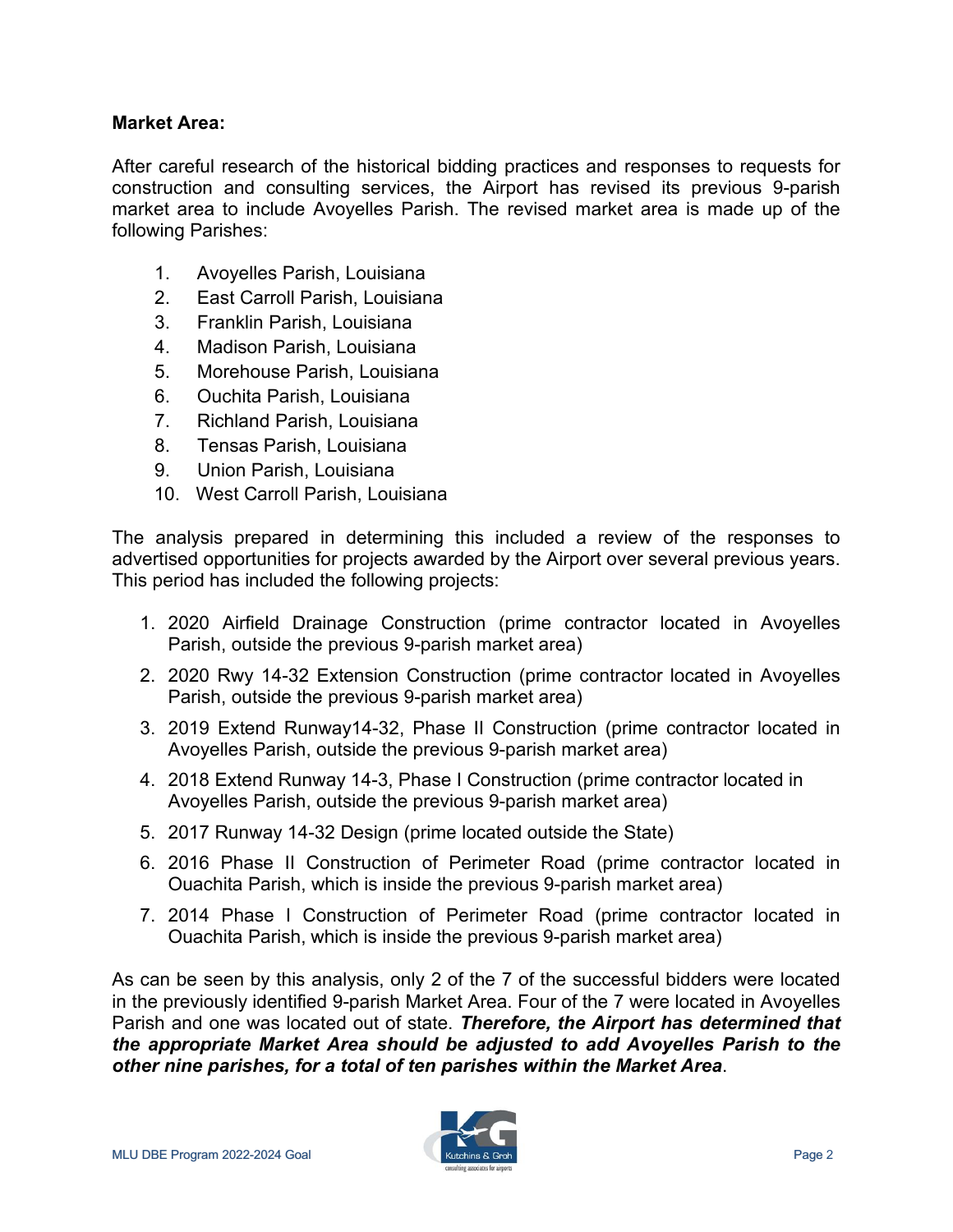## **Method:**

In accordance with the current FAA and DOT guidance, the Airport is utilizing a two-step process in setting its goals for FYs 2022-2024. The first step examines the relative availability of DBE firms in the established Market Area and the second step allows for adjustments to the relative availability based on:

- $\rightarrow$  Information from available Disparity Studies
- $\rightarrow$  Information gained from research and outreach with:
	- **Organizations servicing or representing DBEs**
	- **Federal, State and Local agencies that procure services**
	- **Agencies charged with enforcing Civil Rights Law**
	- State and Local Agencies responsible for minority/women's affairs
- $\rightarrow$  Historical accomplishments of the Airport's DBE program

#### **Relative Availability:**

The following documents the relative availability for the proposed projects and will be used in the overall calculation of relative availability for FY 2022-2024 goal. The following is a summary of the method used to calculate this goal:

**Step 1:** The method used to calculate the relative availability of DBEs for Step 1 in this process is 26.45(c) (1) DBE Directories and Census Bureau Data. The base figure was determined by dividing the total DBE firms in the local market area by the total of all firms (both compiled according to the relevant NAICS/SIC project codes).

The following tables identify the components of the project broken down by trade with appropriate NAICS codes.

## **Project No. 1 – 2022 Acquisition of ARFF Truck**

This project is limited to the procurement of an ARFF Truck. It does not lend itself to further breakdown or opportunities for additional subcontracting since it only involves equipment procurement, and is, therefore, not subject to DBE participation. The anticipated funding for this project is \$900,000.

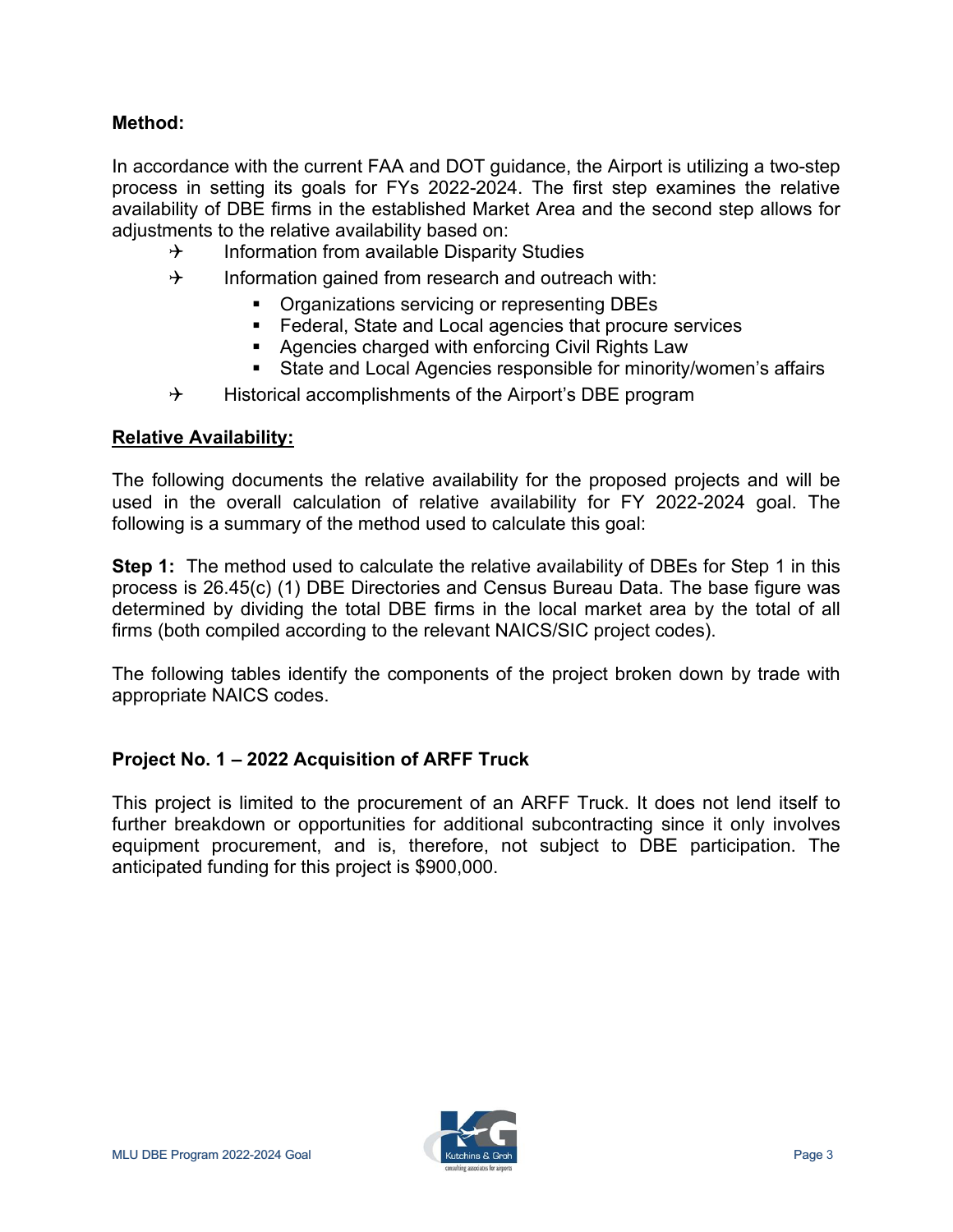## **Project No. 2 – Taxiway D Realignment Construction Ph I (FY 2022)**

This project, Phase I Construction of the Taxiway D Realignment, involves trucking, pavement construction, electrical work, and pavement marking, and should provide opportunities for DBE participation as documented in the following table:

| <b>NAICS</b><br>code | <b>Work Item</b>                | Weighting<br>Factor <sup>1</sup> | <b>DBEs in</b><br><b>Market Area</b> | <b>All Available</b><br>Firms | <b>Relative</b><br><b>Availability</b> |
|----------------------|---------------------------------|----------------------------------|--------------------------------------|-------------------------------|----------------------------------------|
| 484110               | Truckina                        | 10%                              |                                      | 25                            | 0.40%                                  |
| 237310               | <b>Pavement Construction</b>    | 70%                              |                                      | 21                            | 10.00%                                 |
| 238210               | <b>Electrical Contractors</b>   | 10%                              |                                      | 57                            | 0.35%                                  |
| 237310               | <b>Pavement Marking</b>         | 10%                              |                                      | 21                            | 0.00%                                  |
|                      | <b>Totals for this Contract</b> | 100%                             |                                      | 124                           | 10.75%                                 |

<sup>1</sup> Weighting factor is based on % of total project costs in each category.

The estimate for the Federally-funded portion of this project is **\$3,300,000**. As identified in the above table, this project involves trucking, pavement construction, electrical work, and pavement marking. Therefore, the baseline DBE goal for this contract should be weighted to reflect the potential DBE participation more accurately, as shown below.

Base Figure =  $\frac{6}{5}$  Truck x # DBE – Local Market (1) +  $\frac{6}{5}$  Pvmt x # DBE – Local Market (3) +  $\#$  All Firms (25)  $\#$  of All Firms (21) % Elec x # DBE – Local Market  $(2) + %$  Marking x # DBE – Local Market  $(0)$  $\#$  of All Firms (57)  $\#$  of All Firms (21)

Base Figure = 10% x 1/25 + 70% x 3/21 + 10% x 2/57 + 10% x 0/21

This calculation provides a Base Figure of **10.75%**.

#### **Project No. 3 – 2022 Acquisition of Sweeper Truck**

This project is limited to the procurement of a Sweeper Truck. It does not lend itself to further breakdown or opportunities for additional subcontracting since it only involves equipment procurement, and is, therefore, not subject to DBE participation. The anticipated funding for this project is \$300,000.

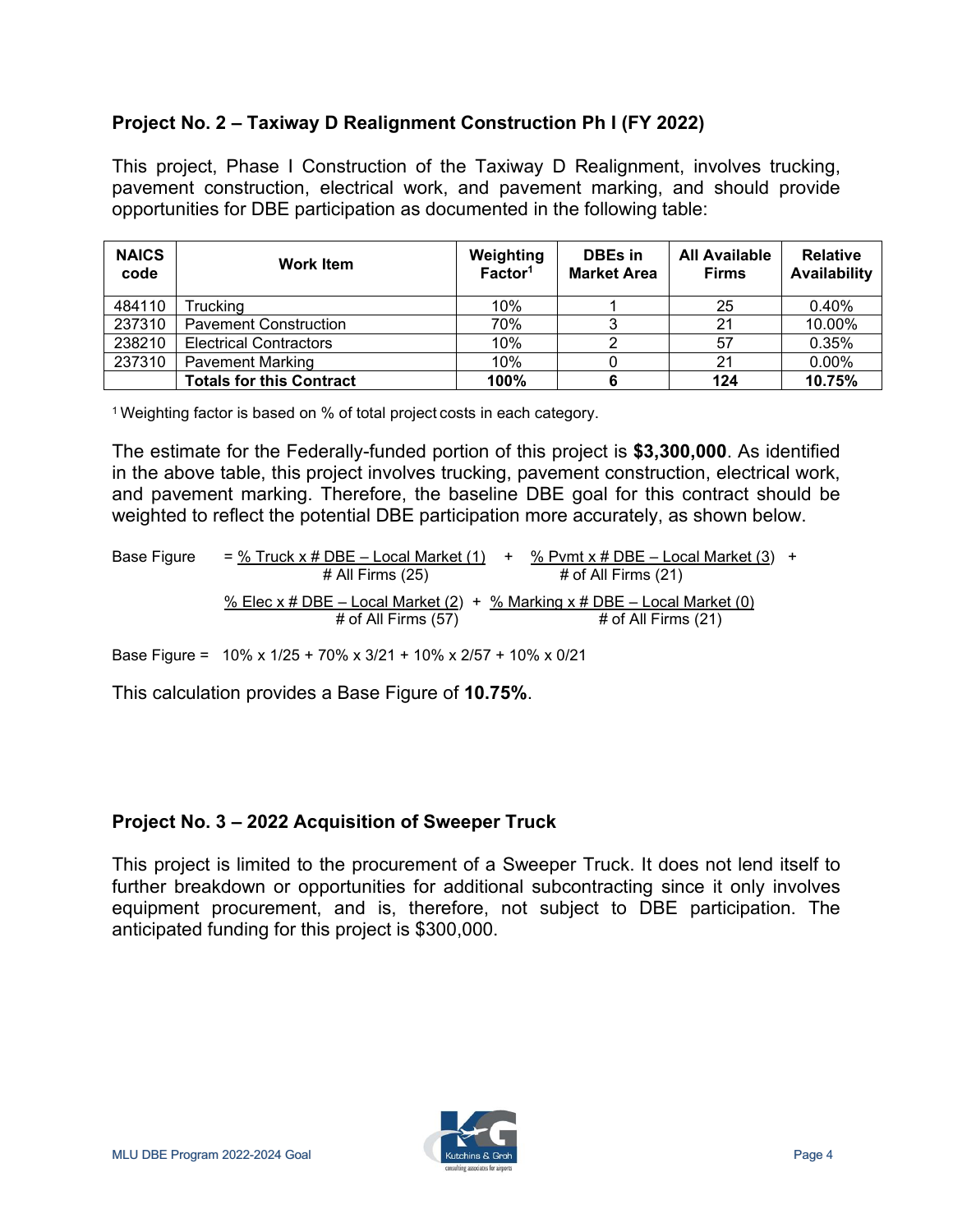## **Project No. 4– Taxiway D Realignment Construction Ph II (FY 2023)**

This project, Phase II Construction of the Taxiway D Realignment, involves trucking, pavement construction, electrical work, and pavement marking, and should provide opportunities for DBE participation as documented in the following table:

| <b>NAICS</b><br>code | <b>Work Item</b>                | Weighting<br>Factor <sup>1</sup> | <b>DBEs in</b><br><b>Market Area</b> | <b>All Available</b><br>Firms | <b>Relative</b><br><b>Availability</b> |
|----------------------|---------------------------------|----------------------------------|--------------------------------------|-------------------------------|----------------------------------------|
| 484110               | <b>Trucking</b>                 | 10%                              |                                      | 25                            | 0.40%                                  |
| 237310               | <b>Pavement Construction</b>    | 70%                              |                                      | 21                            | 10.00%                                 |
| 238210               | <b>Electrical Contractors</b>   | 10%                              |                                      | 57                            | 0.35%                                  |
| 237310               | <b>Pavement Marking</b>         | 10%                              |                                      | 21                            | 0.00%                                  |
|                      | <b>Totals for this Contract</b> | 100%                             |                                      | 124                           | 10.75%                                 |

<sup>1</sup> Weighting factor is based on % of total project costs in each category.

The estimate for the Federally-funded portion of this project is **\$4,200,000**. As identified in the above table, this project involves trucking, pavement construction, electrical work, and pavement marking. Therefore, the baseline DBE goal for this contract should be weighted to reflect the potential DBE participation more accurately, as shown below.

Base Figure =  $\frac{6}{5}$  Truck x # DBE – Local Market (1) +  $\frac{6}{5}$  Pvmt x # DBE – Local Market (3) +  $\#$  All Firms (25)  $\#$  of All Firms (21) % Elec x # DBE – Local Market  $(2) + %$  Marking x # DBE – Local Market  $(0)$  $\#$  of All Firms (57)  $\#$  of All Firms (21)

Base Figure = 10% x 1/25 + 70% x 3/21 + 10% x 2/57 + 10% x 0/21

This calculation provides a Base Figure of **10.75%**.

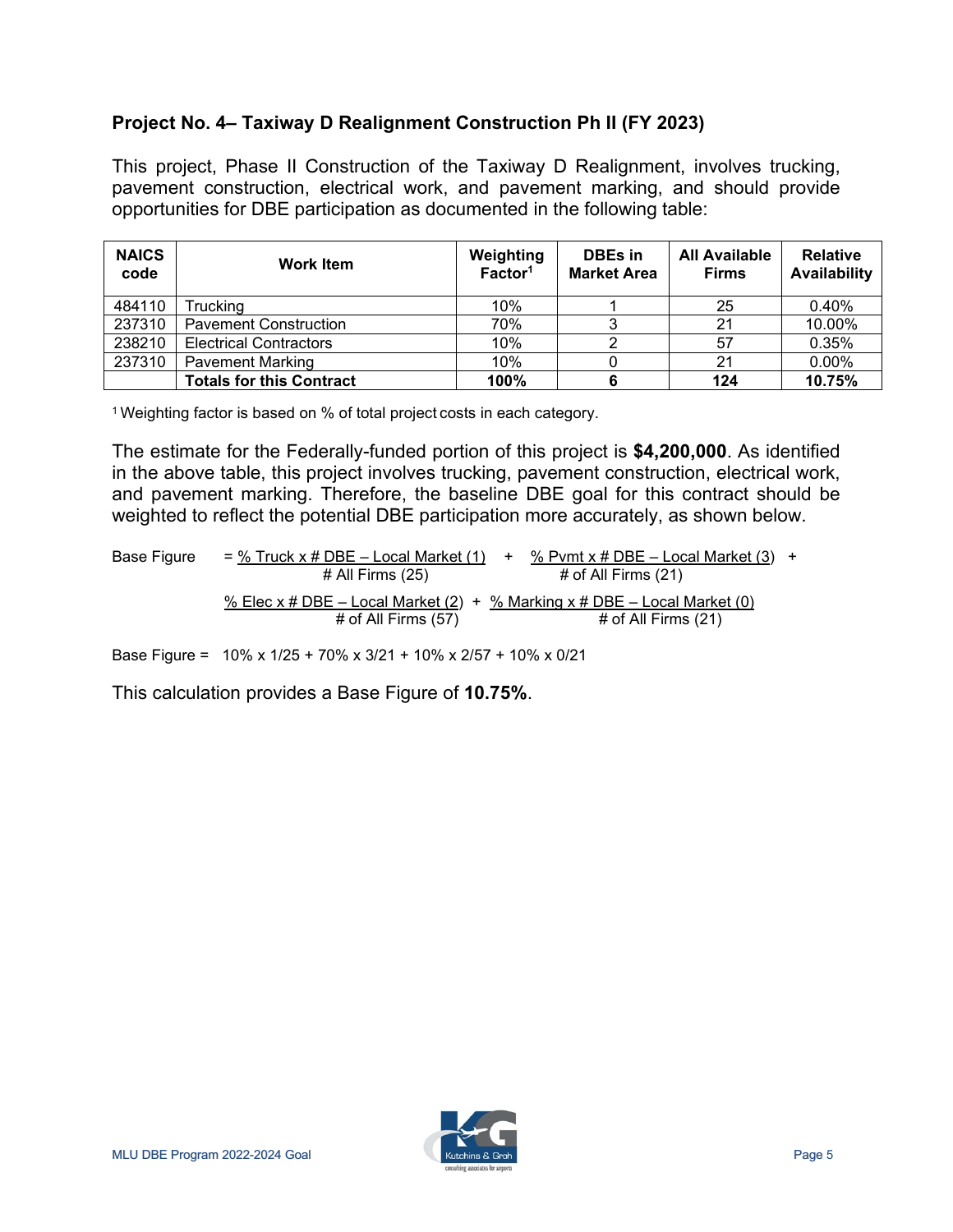## **Project 5 – Runway 14-32 and 4-22 Intersection Work (2024)**

This project includes design and construction for the Runway 14-32 / Runway 4-22 intersection improvements. It will involve engineering, trucking, pavement construction, electrical work, and pavement marking. It should provide opportunities for DBE participation as documented in the following table:

| <b>NAICS</b><br>Code | <b>Work Item</b>                | Weighting<br>Factor <sup>1</sup> | <b>DBEs in</b><br><b>Market Area</b> | <b>All Available</b><br><b>Firms</b> | <b>Relative</b><br><b>Availability</b> |
|----------------------|---------------------------------|----------------------------------|--------------------------------------|--------------------------------------|----------------------------------------|
| 541330               | <b>Engineering Services</b>     | 10%                              |                                      | 31                                   | $0.00\%$                               |
| 484110               | Local Trucking                  | 7%                               |                                      | 25                                   | 0.28%                                  |
| 237310               | <b>Pavement Construction</b>    | 70%                              | ິ                                    | 21                                   | 10.00%                                 |
| 238210               | <b>Electrical Contractors</b>   | 7%                               |                                      | 57                                   | 0.35%                                  |
| 237310               | <b>Pavement Marking</b>         | 6%                               |                                      | 21                                   | 0.00%                                  |
|                      | <b>Totals for this Contract</b> | 100%                             |                                      | 155                                  | 10.53%                                 |

<sup>1</sup> Weighting factor is based on % of total project costs in each category.

The estimate for the Federally-funded portion of this project is **\$1,300,000**. As identified in the above table, the relative availability of DBE contractors in the MLU market area includes engineering, trucking, pavement construction, electrical work, and pavement marking. Therefore, the baseline DBE goal for this contract should be weighted to reflect the potential DBE participation more accurately, as shown below.

Base Figure =  $\frac{6}{2}$  Eng x # DBE – Local Market (0) +  $\frac{6}{2}$  Truck x # DBE – Local Market (1) +  $\#$  of All Firms (31)  $\#$  of All Firms (25) % Pvmt x # DBE – Local Market (3) + % Elec x # DBE – Local Market (2) +  $\#$  of All Firms (21)  $\#$  of All Firms (57) % Pvmt  $x \# DBE - Local Market (0)$ 

# of All Firms (21)

Base Figure = 10% x 0/31 + 7% x 1/25 + 70% x 3/21 + 7% x 2/57 + 6% x 0/21

This calculation provides a Base Figure of **10.53%**.

#### *Data Sources:*

- *DBEs in Local Market Area: State of Louisiana Department of Transportation and Development DBE directory for Federal Aid Projects in 10 Louisiana Parishes*
- *All Available Firms: Census Data from U.S. Census website*

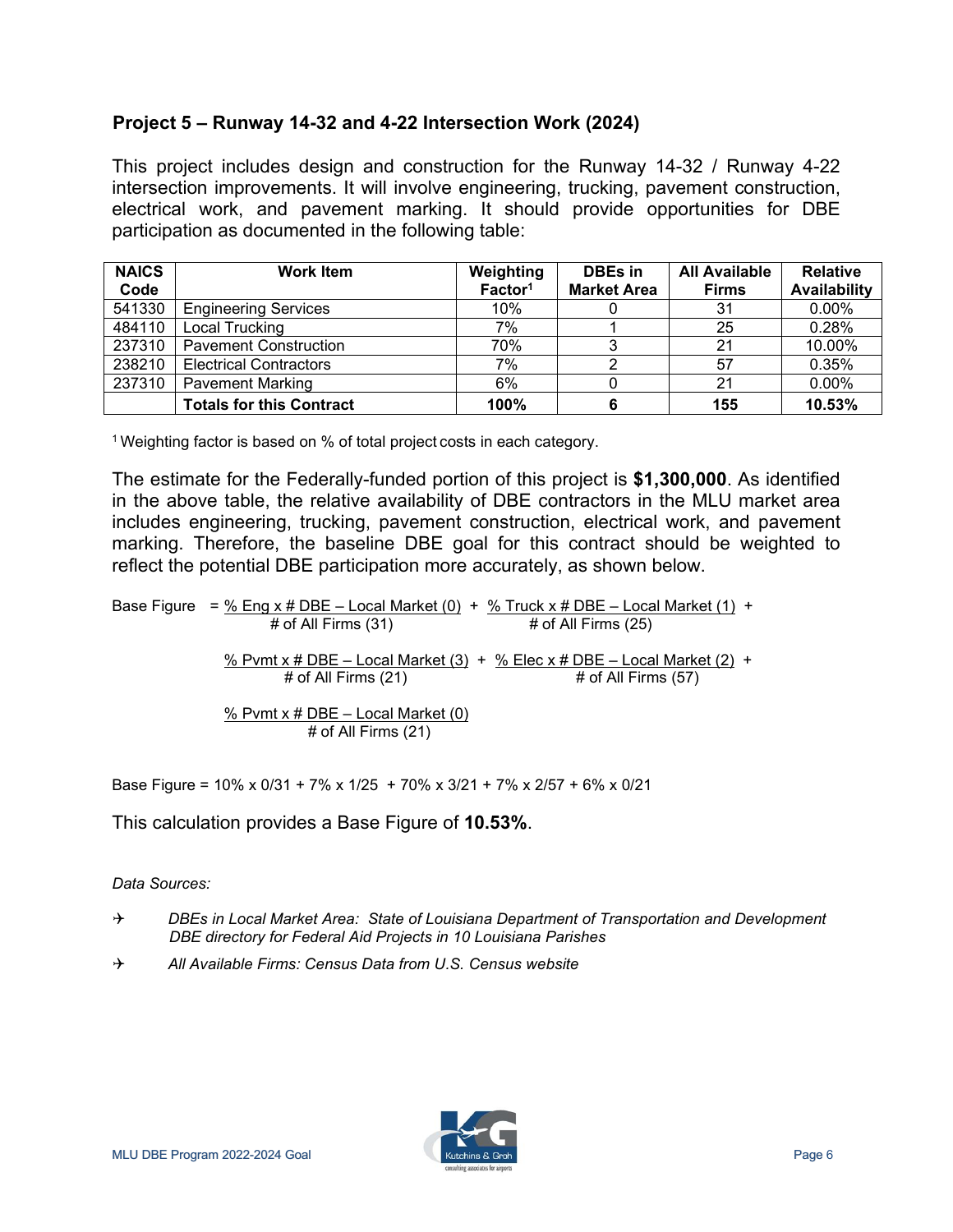## **Weight Factors:**

Following the procedures to add weight factors based on the individual project estimates, an additional weight factor is applied based on each project's percentage of the total amount of anticipated award construction dollars.

| <b>Project</b>                                 | <b>Amount of</b><br><b>Estimate</b> | % of Total /<br><b>Weight Factor</b> |
|------------------------------------------------|-------------------------------------|--------------------------------------|
| 1-Acquire ARFF Truck (2022)                    | \$900,000                           | N/A                                  |
| 2-Twy D Realignment Construction Ph I (2022)   | \$3,300,000                         | 37.5%                                |
| 3-Acquire Sweeper Truck (2022)                 | \$300,000                           | N/A                                  |
| 4-Twy D Realignment Construction Ph II (2023)  | \$4,200,000                         | 47.7%                                |
| 5-Rwys 14-32 and 4-22 Intersection Work (2024) | \$1,300,000                         | 14.8%                                |
| <b>Total</b>                                   | \$8,800,000                         | 100.0%                               |

## **Overall Base Figure:**

The Overall Base Figure is calculated by multiplying each project's (contract) base figure by its weight factor and adding them together. Projects that involve equipment purchase only are not included in this calculation.

Overall Base Figure =  $(10.75\% \times 0.375\%) + (10.75\% \times 0.477\%) + (10.53\% \times 0.148\%) =$ 

4.03% + 5.13% + 1.55% = **10.72%**

## **Overall Base Figure = 10.72%**

**Step 2:** This step is intended to adjust the "base figure" percentage from Step 1 so that it reflects as accurately as possible the DBE participation the recipient would expect in the absence of discrimination.

First, the Airport searched out the availability of information from Disparity Studies. This was unable to document the preparation of any disparity studies for the area over the course of the last seven years. To document this fact, the Airport first performed an internet search which yielded two databases of disparity studies – both of which are maintained by the DOT Office of Small and Disadvantaged Business Utilization:

Disparity Studies Performed Since 1998 and found at<http://osdbuweb.dot.gov/disparity/>

- $\rightarrow$  Disparity Studies Performed Since 1998 and found at <http://osdbuweb.dot.gov/disparity/>
- $\rightarrow$  Partial List of Disparity Studies conducted for State and Local Agencies and found at<http://osdbuweb.dot.gov/business/Dbe/disparit3.xls>

Finding no available data at either of these sites, the Airport contacted the following entities in June of 2021 and was unable to document any other documentation of disparity studies performed for the region:

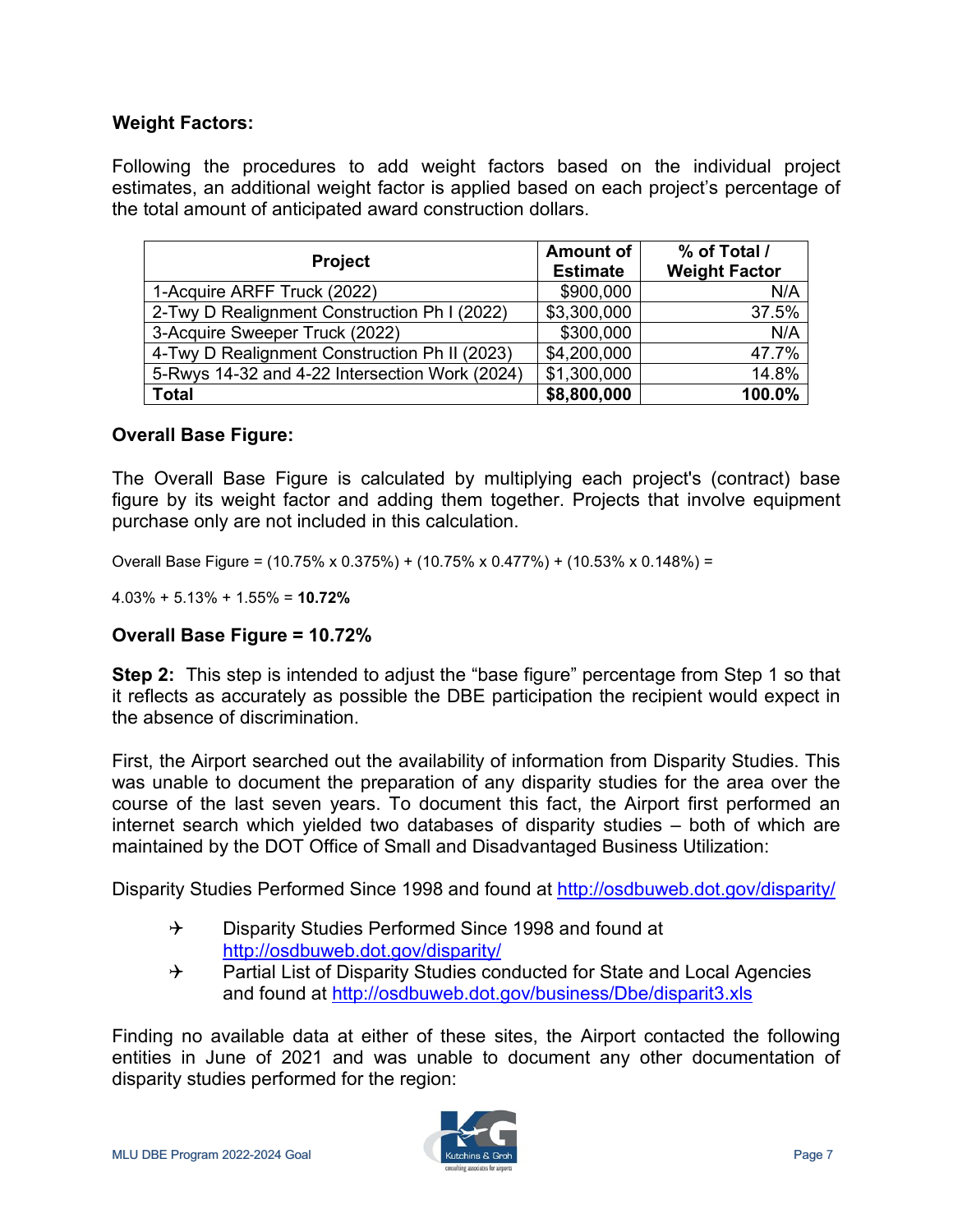- $\rightarrow$  The North Louisiana Economic Partnership located in Monroe, LA
- $\rightarrow$  The North Delta Regional Planning & Development District, located in Monroe, LA

## **Historical DBE Accomplishments:**

Since none of these sources was able to provide the Airport with any available disparity study information and with the lack of any disparity study being performed in the region, the Airport must then look to historical performance and DBE goal accomplishment under previous FAA grants for similar types of construction. The Airport reviewed its historical DBE participation achievement in order to ensure the goal's reasonableness. By averaging the median historical DBE participation rate with the relative availability calculated in Step 1, an adjusted DBE goal is calculated.

The projects anticipated for FYs 2022-2024 include design and construction. A review of the historic overall DBE goals accomplished at the Airport for similar work in recent years revealed that two projects were of the same nature. Therefore, they have been included in the median accomplishment calculation, as summarized below.

## **MLU Historical DBE Accomplishments for DOT-Assisted Contracts Projects**

| <b>Fiscal Year</b> | Goal  | <b>Accomplishment</b> | <b>Type of Work</b>                            |
|--------------------|-------|-----------------------|------------------------------------------------|
| FY 2017            | 7.73% | 4.60%                 | Runway 14-32 Design                            |
| FY 2016            | 7.73% | 5.90%                 | <b>Phase II Perimeter Road Construction</b>    |
| FY 2014            | 5.72% | 6.00%                 | <b>Phase I Perimeter Road Construction</b>     |
|                    |       | 5.90%                 | <b>Median Accomplishments for all Projects</b> |

The median percentage of accomplishment for all similar projects over recent years is therefore determined to be **5.90%**. When we compare this with the proposed base figure for FYs 2022-2024, we determine that our adjusted overall goal is: **8.31%**.

(Overall Base figure) **10.72%** + (Historical median) **5.90%** divided by 2 = **8.31%** (Adjusted Goal)

## **Breakout of Estimated Race-Neutral and Race-Conscious Participation:**

The Airport will strive to meet the maximum feasible portion of its overall goal by using race-neutral means of facilitating DBE participation. The Airport uses the following raceneutral means to increase DBE participation: By arranging solicitations, times for the presentations of bids, quantities, specifications, and delivery schedules in ways to facilitate DBE, and other small businesses, participation (e.g., requiring and/or encouraging prime contractors to subcontract portions of work that they might otherwise perform with their own forces). Additionally, the Airport and its engineer provide all potential bidders with information about the State of Louisiana's Department of Transportation and Development web site for certified DBE contractors found at:

<http://www8.dotd.louisiana.gov/UCP/UCPSearch.aspx>

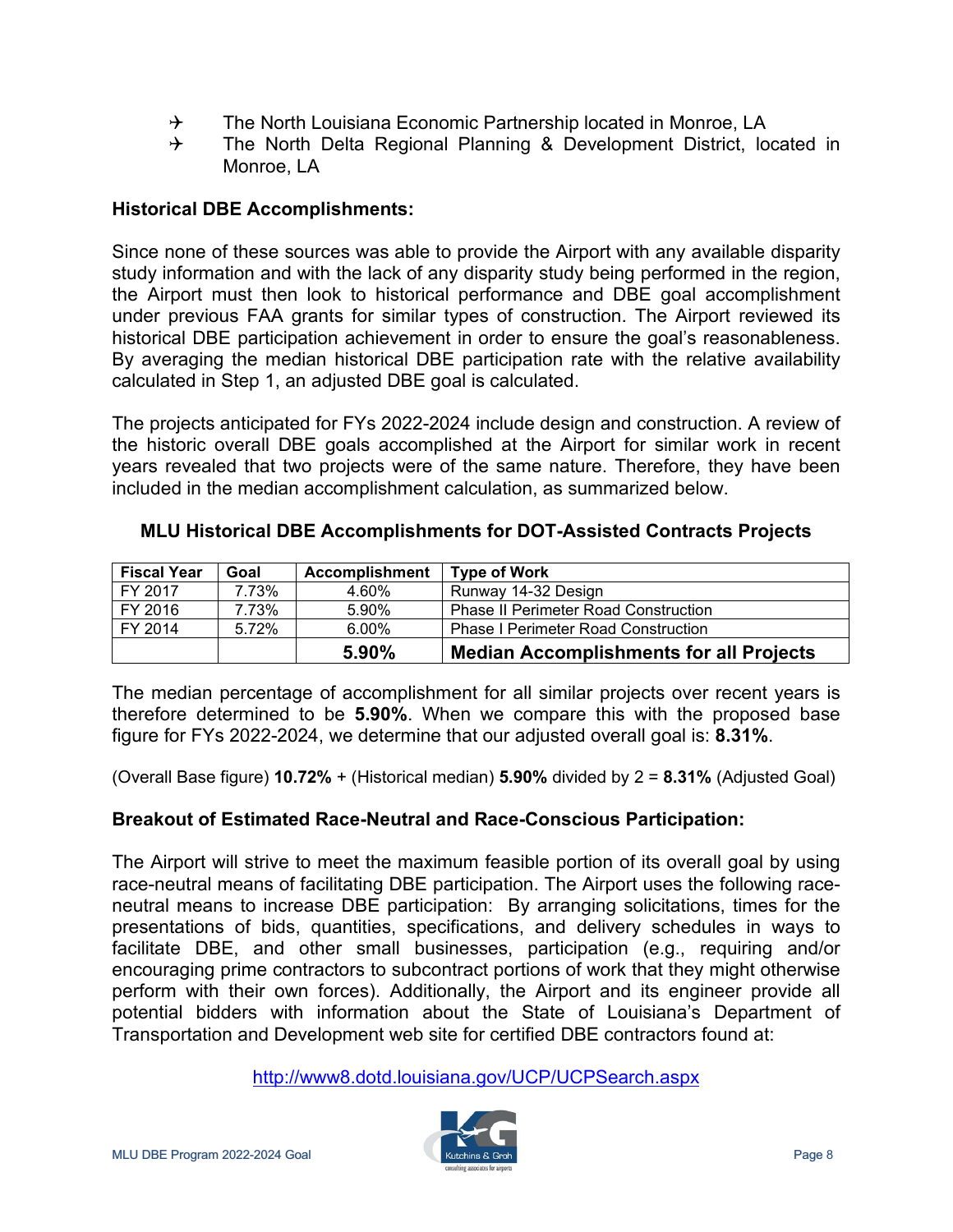Over the history of data tracking, there have been few occasions when the Airport's annual goals were exceeded. As such, MLU intends to meet the entire goal through race-conscious means. When achievement exceeds the goal, MLU will be in a position to meet the goal through race-neutral means. However, since actual achievement has regularly fallen short of the goal, no race-neutral participation will be assumed.

## **Contract Goals:**

Historically, MLU has used race-conscious measures in obtaining its overall contract goals on federally assisted contracts. *We estimate that, in meeting our overall adjusted goal of 8.31% we will obtain 0% from race-neutral participation and 8.31% from race-conscious measures (e.g., setting contract goals)*. The estimation of race-neutral participation and race-conscious measures percentages are based on past participation and established goals.

The Airport will use contract goals to meet any portion of the overall goal the Airport does not project being able to meet using race-neutral means. Contract goals are established so that, over the period to which the overall goal applies, they will cumulatively result in meeting any portion of the Airport's overall goal that is not projected to be met through the use of race-neutral means.

The Airport will establish contract goals only for those DOT-assisted contracts that have subcontracting possibilities. It is not necessary to establish a contract goal on every contract, and the size of contract goals will be adapted to the circumstances of each contract (e.g., type and location of work, availability of DBEs to perform the particular type of work).

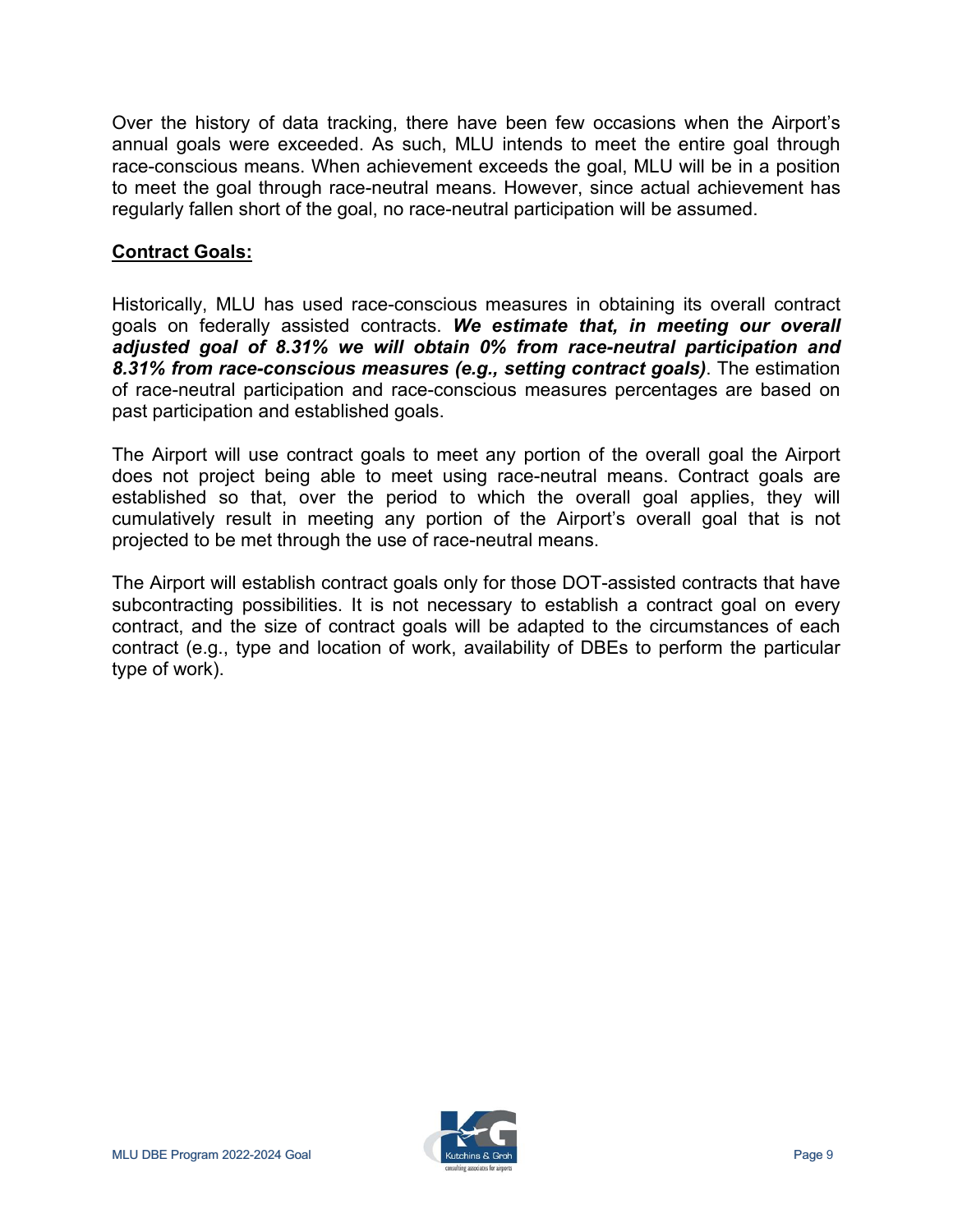## **Public Participation:**

The Airport encourages the participation of DBEs in its Development Program. In an effort to reach the available DBE community, seek out public input into the goal setting process, and to ensure wide distribution of the information contained in this document, the Airport makes copies of its DBE Program and Annual Goals Setting Document available to the local chapter of the Associated General Contractors, local architects and engineers, prospective bidders, and other interested parties. In order to encourage participation by Certified DBE firms, the Airport:

- 1. Provides prospective bidders with information on the State of Louisiana's certified list of DBE contractors.
- 2. Contacts the State of Louisiana to ascertain the availability of DBE contractors in the Market Area and work on ways to encourage participation.

To comply with Code of Federal Regulations Title 49, Part 26, Section 26.45(g)(1)(i), the Airport held a teleconference on September 23, 2021, to:

- Reach out to minority, women's, and general contractor groups to discuss opportunities for DBEs
- Discuss the process to become a certified-DBE
- Address issues that contractors face with the DBE certification process
- Present the proposed DBE Goal for FYs 2022-2024
- Discuss proposed construction projects that are planned at each airport during this period

The following parties were invited to participate:

- North Louisiana Economic Council
- North Delta Regional Planning & Development
- Louisiana Minority Business Council
- Women's Business Enterprise Council
- Hispanic Chamber of Commerce of Louisiana
- Louisiana Small Business Development Center, Monroe Chapter
- Louisiana Association of General Contractors
- LA DOTD DBE/SBE Program Manager
- All Certified DBEs in the market area

Attached are the following appendices regarding the consultation teleconference:

- A Email invitation to the September 23, 2021 teleconference
- B List of the participants invited to attend the teleconference
- C PDF of the online presentation
- D List of attendees
- E Questions/Comments
- F Screenshot of MLU website notice

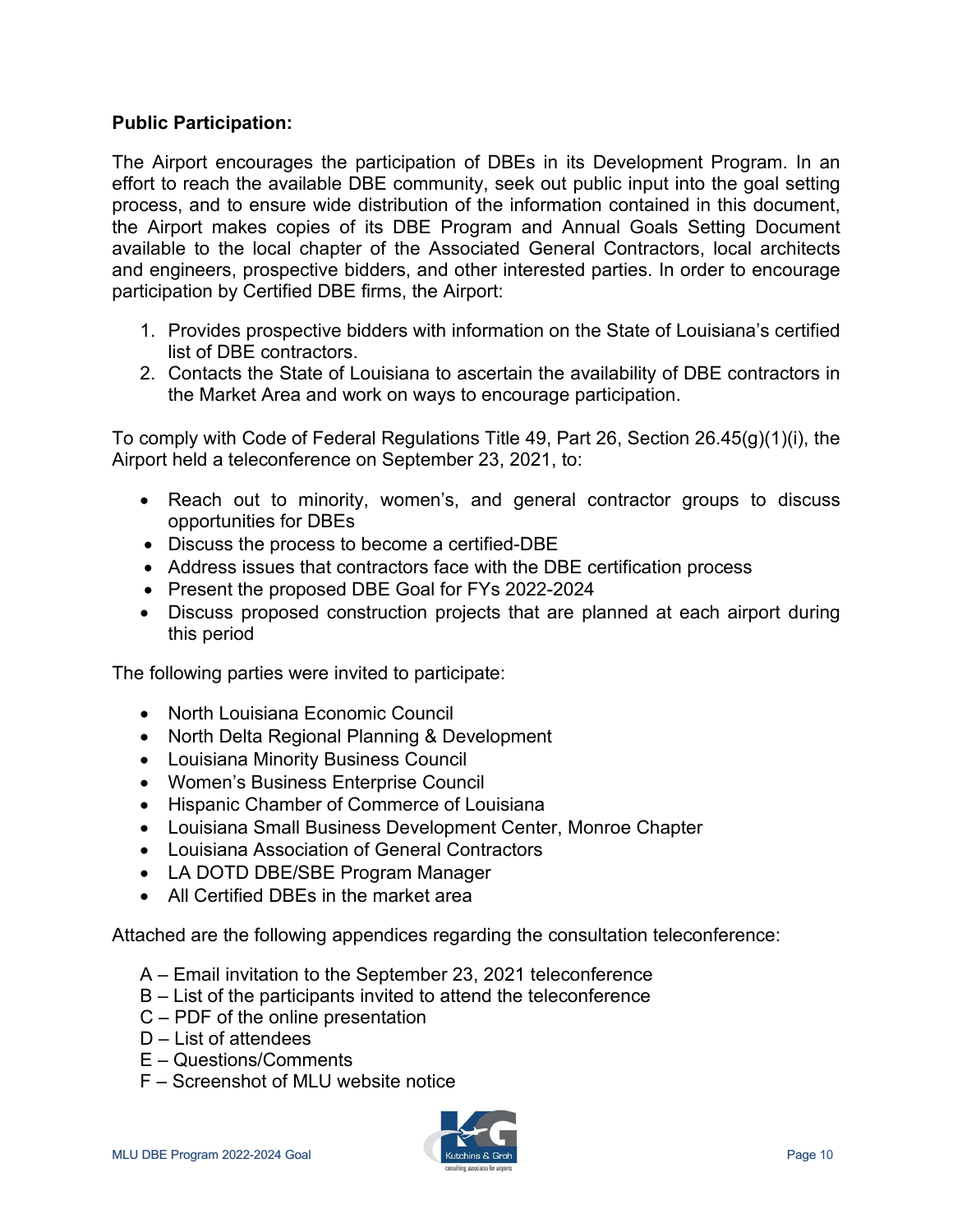## **Published Notice:**

The following is the notice of availability of the Airport's proposed goals and goal setting methodology:

## **WEBSITE PUBLIC NOTICE**

## **Disadvantaged Business Enterprise (DBE) Goals for Federal Fiscal Years 2022-2024**

The Monroe Regional Airport hereby announces its fiscal years 2022-2024 DBE goal for airport construction projects. The proposed goal and goal setting methodology report are available for inspection between 8:00 a.m. and 3:30 p.m., Monday through Friday, for a period of 30 calendar days, in the offices of the Airport Director, 5400 Operations Road, Monroe, LA, 71203.

Comments can be sent to either of the following addresses:

Airport Director **Civil Rights Staff, AWP-9** 5400 Operations Road #201 PO Box 92007

Charles Butcher Federal Aviation Administration Monroe, LA 71203 Los Angeles, CA 90009-2007